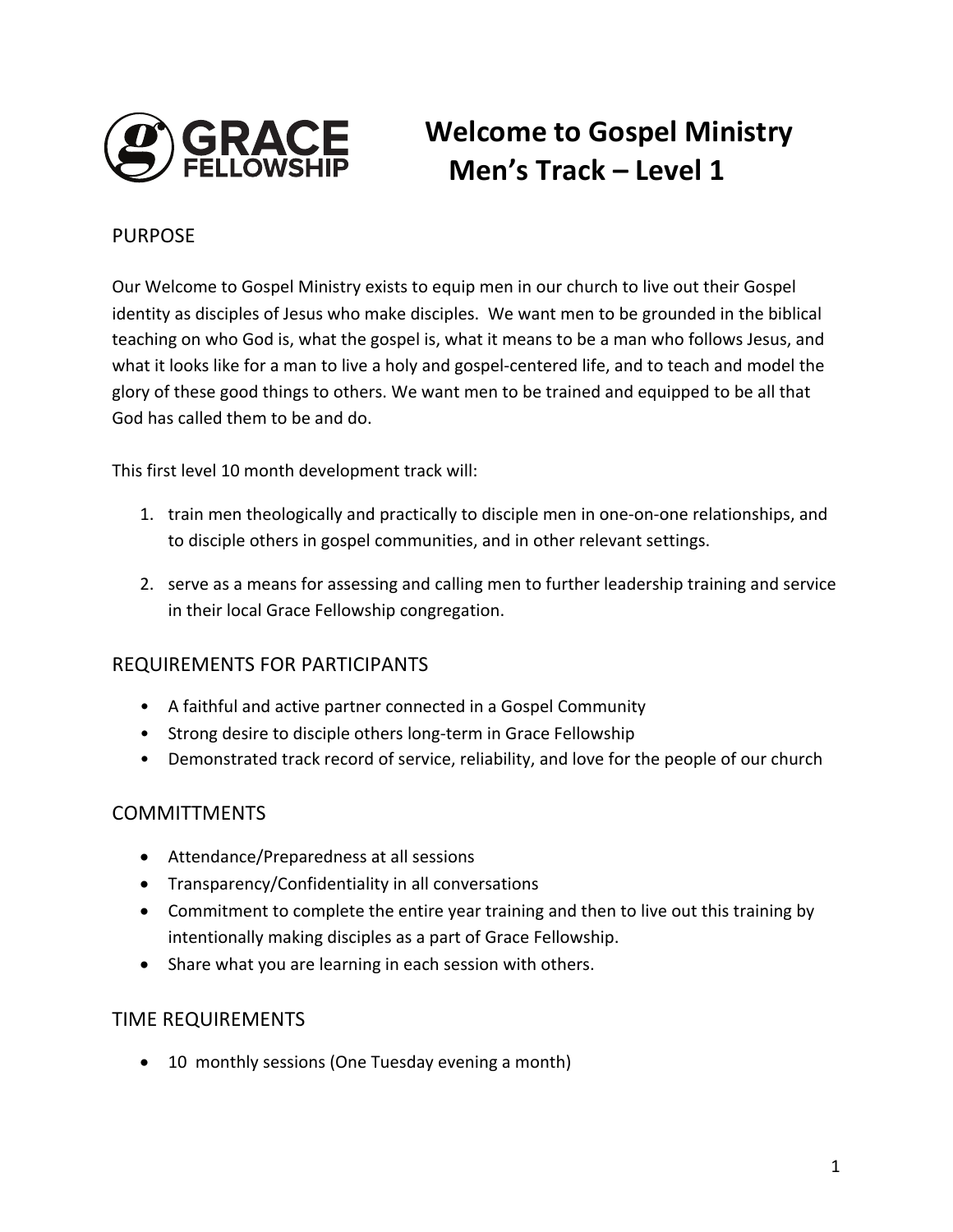### The Sessions:

### 1. What is the Gospel?

We want to anchor everything on the glory of the gospel of the grace of God in Jesus. The gospel is the air we breathe and the fountain from which all discipleship flows.

## 2. Story of God

In this session, we will continue to examine the Spirit's gospel work through the Scriptures in our lives and in the lives of those to whom we are ministering. Grasping the overall story of God and the fulfillment of the New Covenant in Jesus is crucial to rightly interpreting and applying the Scriptures to our lives.

### 3. The Life of a Disciple

In this session, we will examine what it means to be a disciple  $-$  considering our relationship with God; the church, and those who do not yet know Jesus. We will look in depth at the Grace Fellowship discipleship plan, as well as what it means to have a culture of discipleship.

## 4. Man  $-$  God-designed masculinity

In this session, we will look at some of the foundational truths that Scripture teaches us about "masculinity," or what our Triune God's wise and good design and intentions were in creating men as he did. We will also consider God's design and intentions in creating women as he did. We'll also consider the effects of sin on these good intentions.

## 5. The church

In this session, we will consider the creation and design and purpose of the church in God's plan. In seeing that the church is designed by and for the Gospel, we will look at roles, opportunities, and calling as gifted members of the Body of Christ.

# 6. Gospel fluency

In this session, we will talk about the skill of applying the gospel in the making of disciples. We'll do this on two fronts. One is how to call people away not only from outright sin but also from moralism/self-righteousness and toward gospel belief, repentance, and obedience. Two is how to freely and directly address sin in a way that is redemptive.